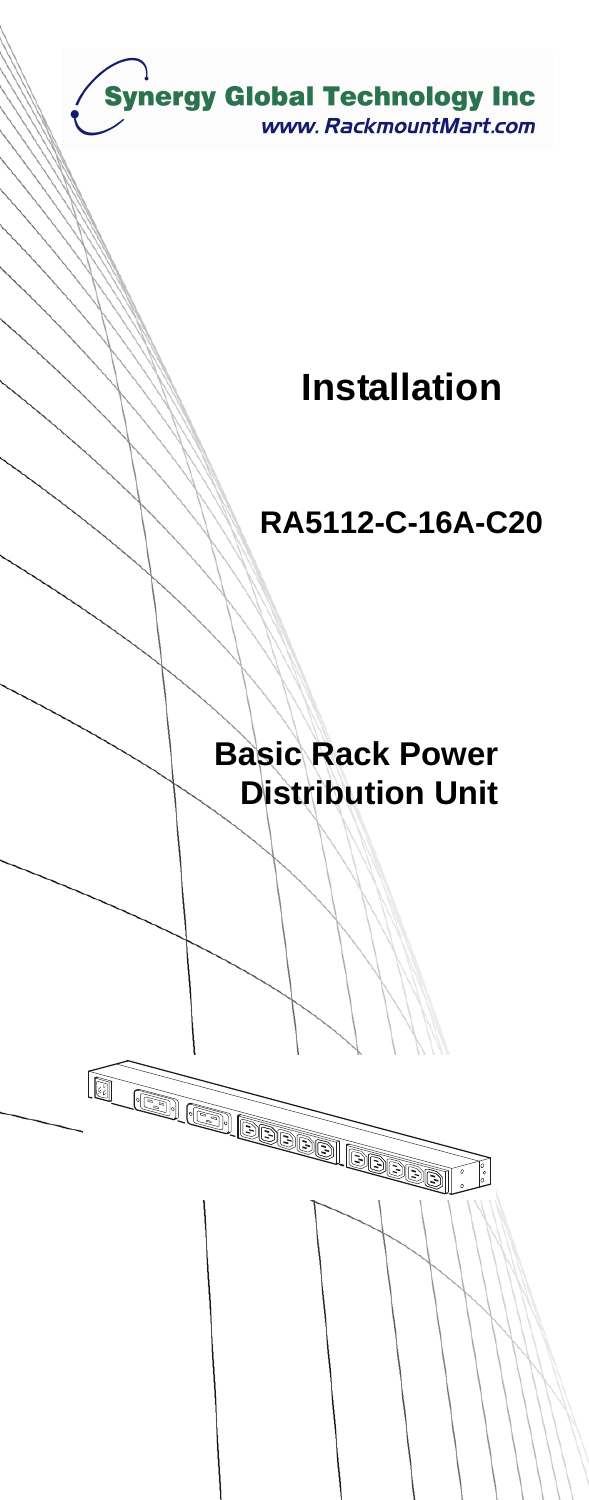### **Contents**

| Before You Begin1                                 |  |
|---------------------------------------------------|--|
| Safety and grounding information 1                |  |
| How to Install the Rack PDU 2                     |  |
| Mounting options 2                                |  |
| Attaching brackets to the PDU 2                   |  |
| Mounting the PDU (using screws) $\dots\dots\dots$ |  |
| Mounting the PDU (toolless mounting) 4            |  |
| Operation 5                                       |  |
|                                                   |  |
|                                                   |  |
|                                                   |  |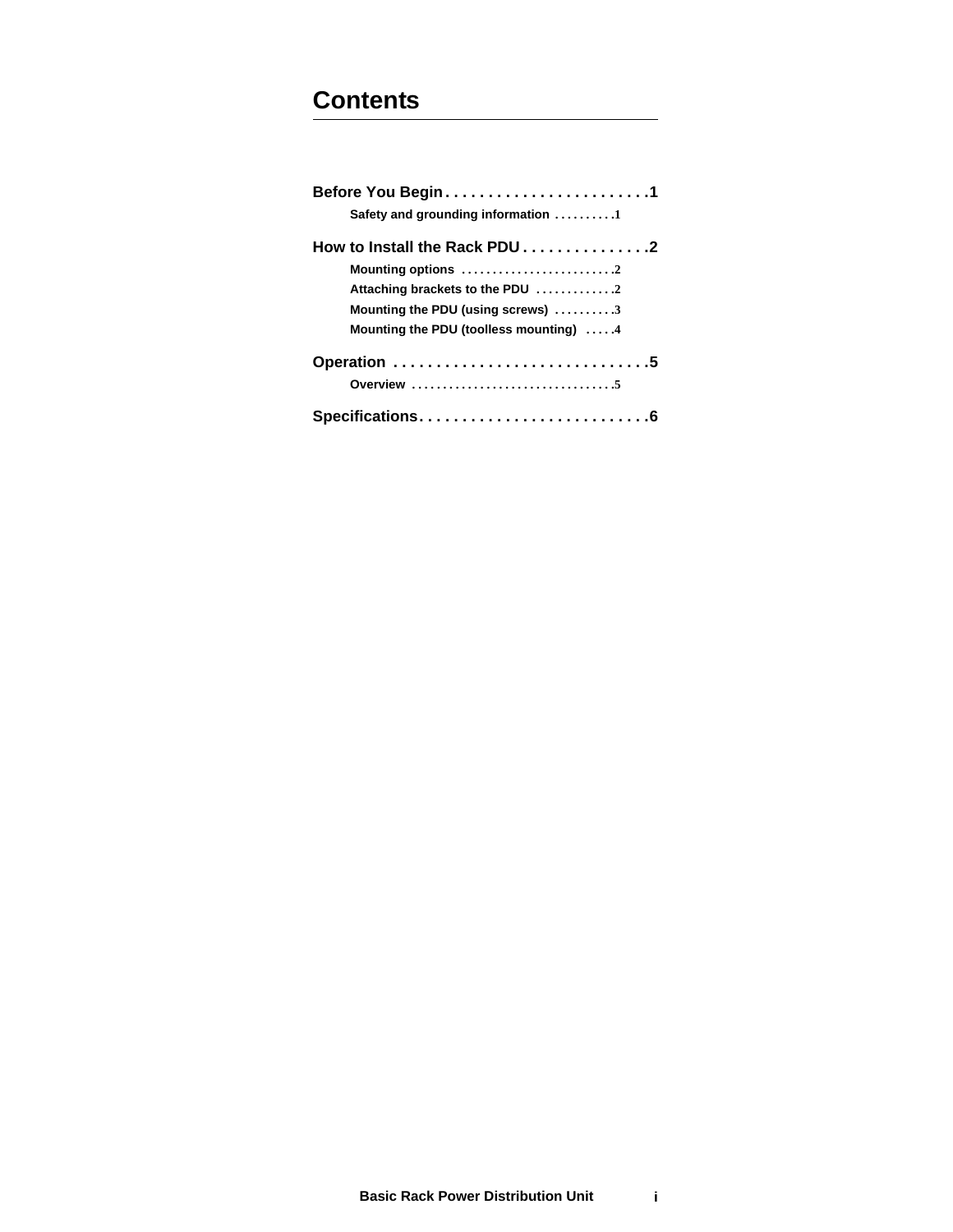### **Before You Begin**

#### **Safety and grounding information**



**Electrical Hazard:** Read the following information before installing or operating your Power Distribution Unit (PDU).

- This PDU is intended for indoor use only.
- Do not install this PDU where excessive moisture or heat is present.
- Never install any wiring, equipment, or PDU during a lightning storm.
- Plug this PDU into a three-wire, grounded power outlet only. The power outlet must be connected to appropriate branch circuit/mains protection (fuse or circuit breaker). Connection to any other type of power outlet may result in a shock hazard.
- Use only the supplied brackets for mounting.
- Do not use an additional extension cord or adapter with the primary power cord.
- Do not work alone under hazardous conditions.
- Check that the power cord, plug, and socket are in good condition.
- To reduce the risk of electric shock when you cannot verify grounding, disconnect the PDU from the power outlet before installing or connecting equipment. Reconnect it to the power outlet only after you have made all connections.
- Pluggable equipment includes a protective earth connector, which carries the leakage current from the load devices (computer equipment). Do not exceed a total leakage current of 3.5 mA.
- Do not handle any kind of metallic connector before the power has been removed.
- Use one hand, whenever possible, to connect or disconnect signal cables to avoid a possible shock from touching two surfaces with different grounds.
- This unit does not have any user-serviceable parts. Repairs are to be performed only by factory-trained service personnel.
- Always install the equipment as shown in the Installation Manual.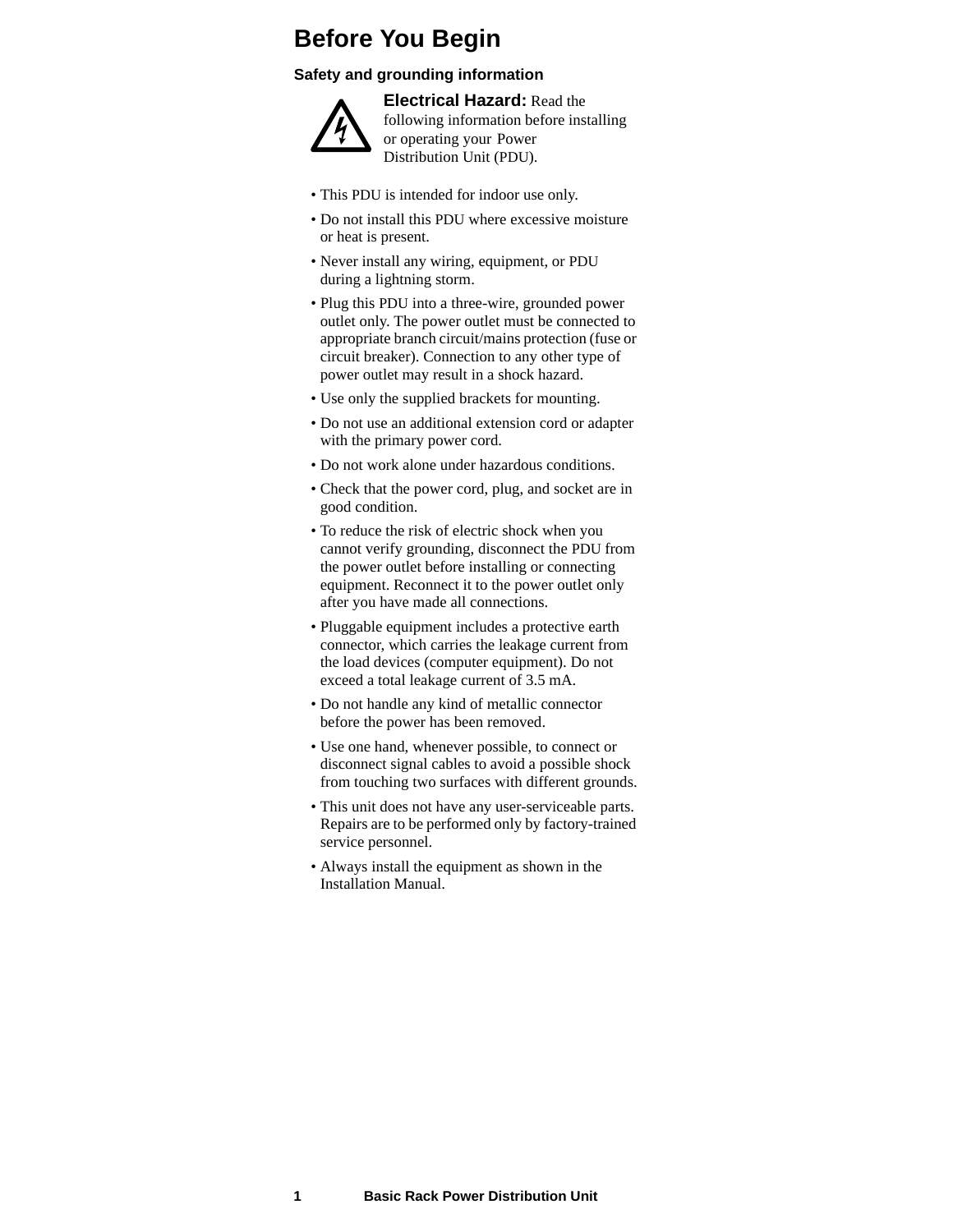### <span id="page-3-0"></span>**How to Install the Rack PDU**

#### **Mounting options**

You can use choose three different options for mounting your PDU in an enclosure, depending on your preferences and the type of enclosure. All options require that you first attach mounting brackets to the PDU.

- Vertical mounting
	- –For any standard 19-in rack, you can attach the brackets to the enclosure using the screws provided.
	- –For a NetShelter VX enclosure (AR2100 series), you can mount the brackets to the enclosure by snapping them into place (toolless mounting).
- Horizontal mounting: For any NetShelter enclosure, you can mount the brackets to the enclosure using the screws provided. Horizontal mounting uses 1 U-space.

#### <span id="page-3-1"></span>**Attaching brackets to the PDU**

- 1. Decide where and how you will mount the PDU in the enclosure. (See the figures on the following pages.)
- 2. Choose the appropriate mounting brackets, as shown below, for the option you chose:
	- for 19-in vertical mounting  $\bullet$
	- for horizontal mounting  $\bullet$
	- for toolless mounting  $\bullet$
- 3. Attach the brackets to the unit using four flat-head Phillips screws (provided) for each bracket.

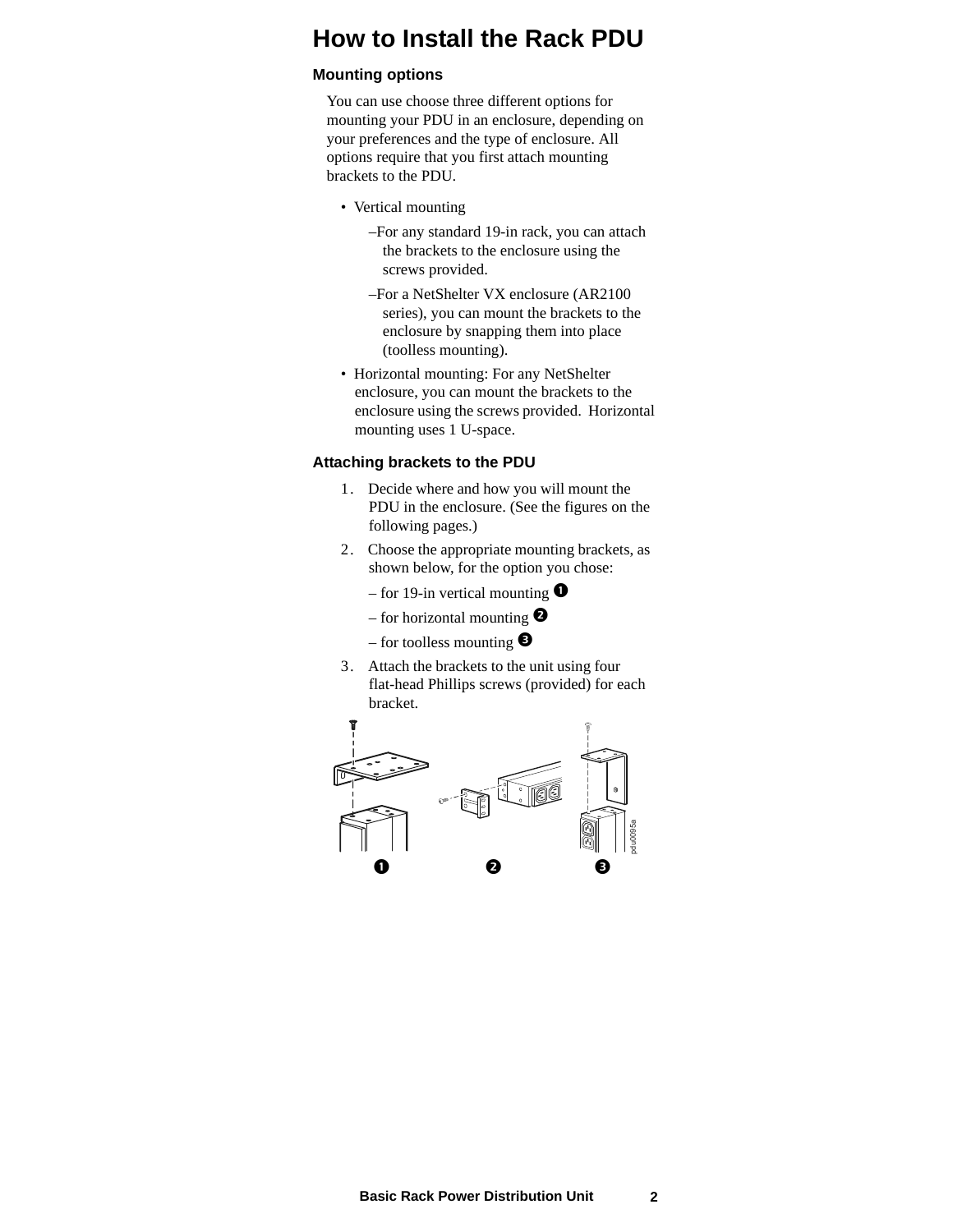### <span id="page-4-0"></span>**Mounting the PDU (using screws) Vertical-mount (19-in).**



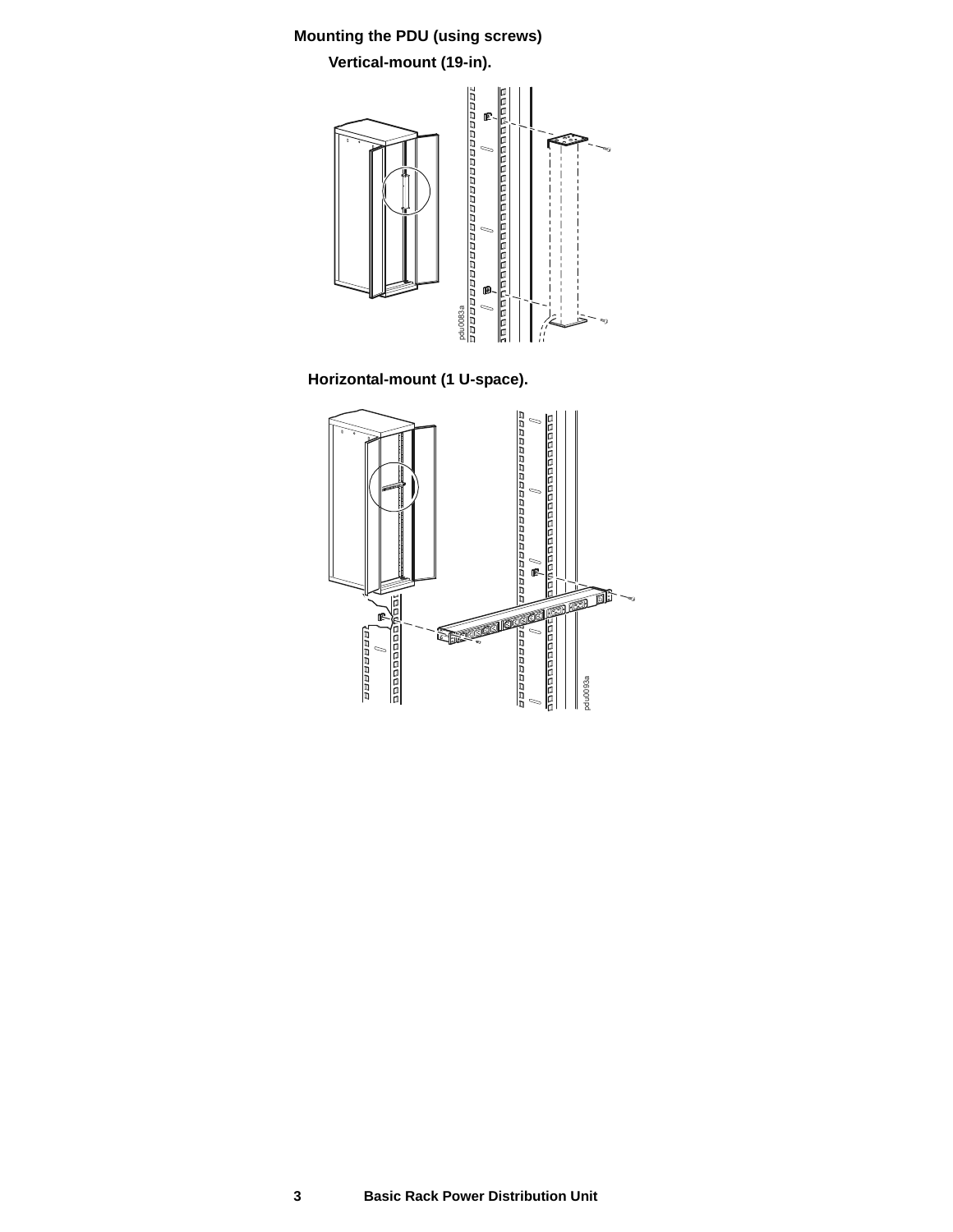#### <span id="page-5-0"></span>**Mounting the PDU (toolless mounting)**

This option for mounting the PDU is available for NetShelter VX enclosures only.

- 1. Holding the PDU in the direction shown below, slide the mounting pegs into the holes provided in the channel in the rear panel of the enclosure.
- 2. Snap the PDU into place by pushing it downward until it locks into position.



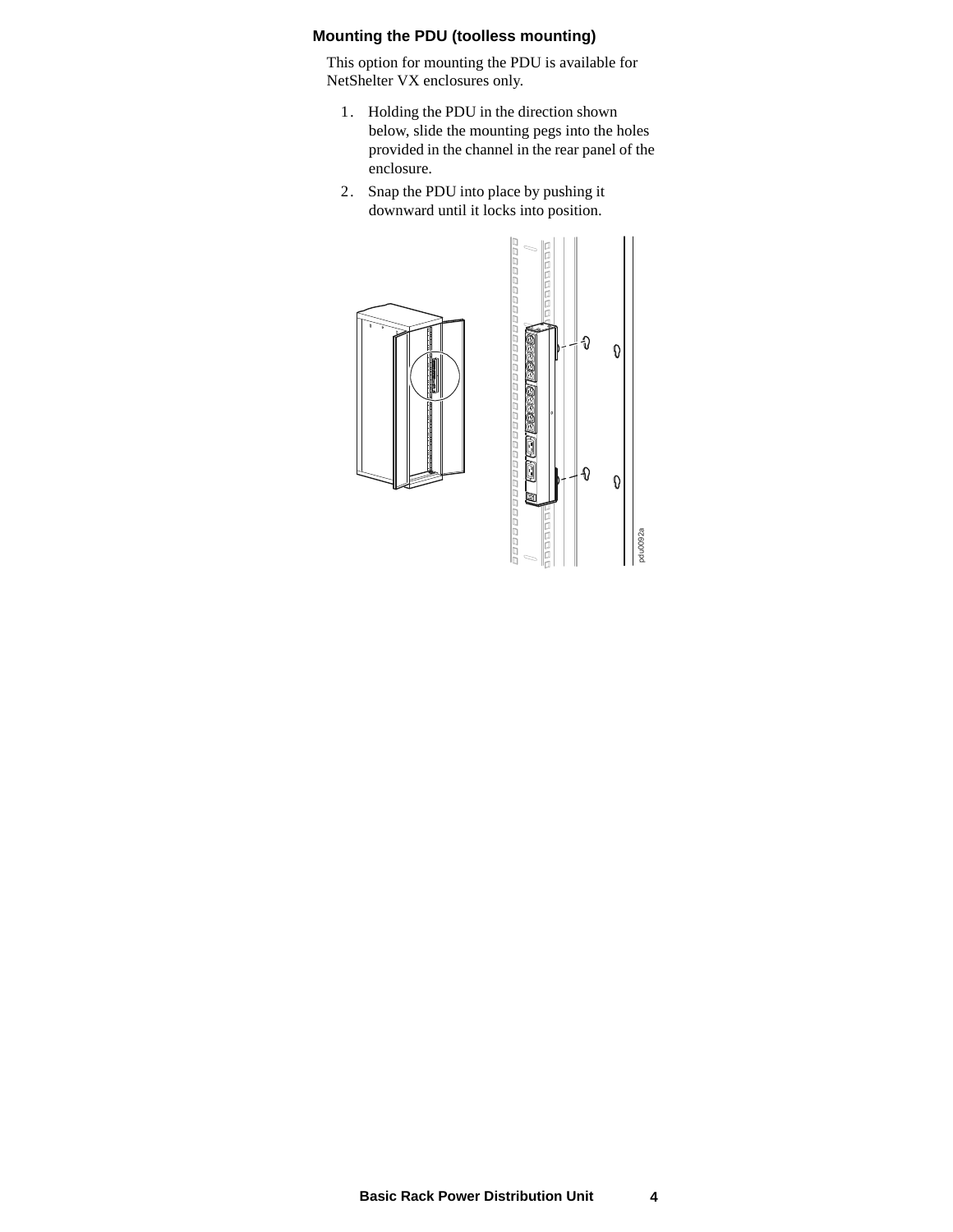## <span id="page-6-0"></span>**Operation**

**Overview**



| O | Input          | IEC-320-C20 input connector $(16A \ @$<br>240 V; 20A @ 120 V) used with<br>detached power cord (supplied). |
|---|----------------|------------------------------------------------------------------------------------------------------------|
| ❷ | Outlets        | Two $(2)$ IEC-320-C19 outlets                                                                              |
| ❸ | <b>Outlets</b> | Ten (10) IEC-320-C13 outlets                                                                               |